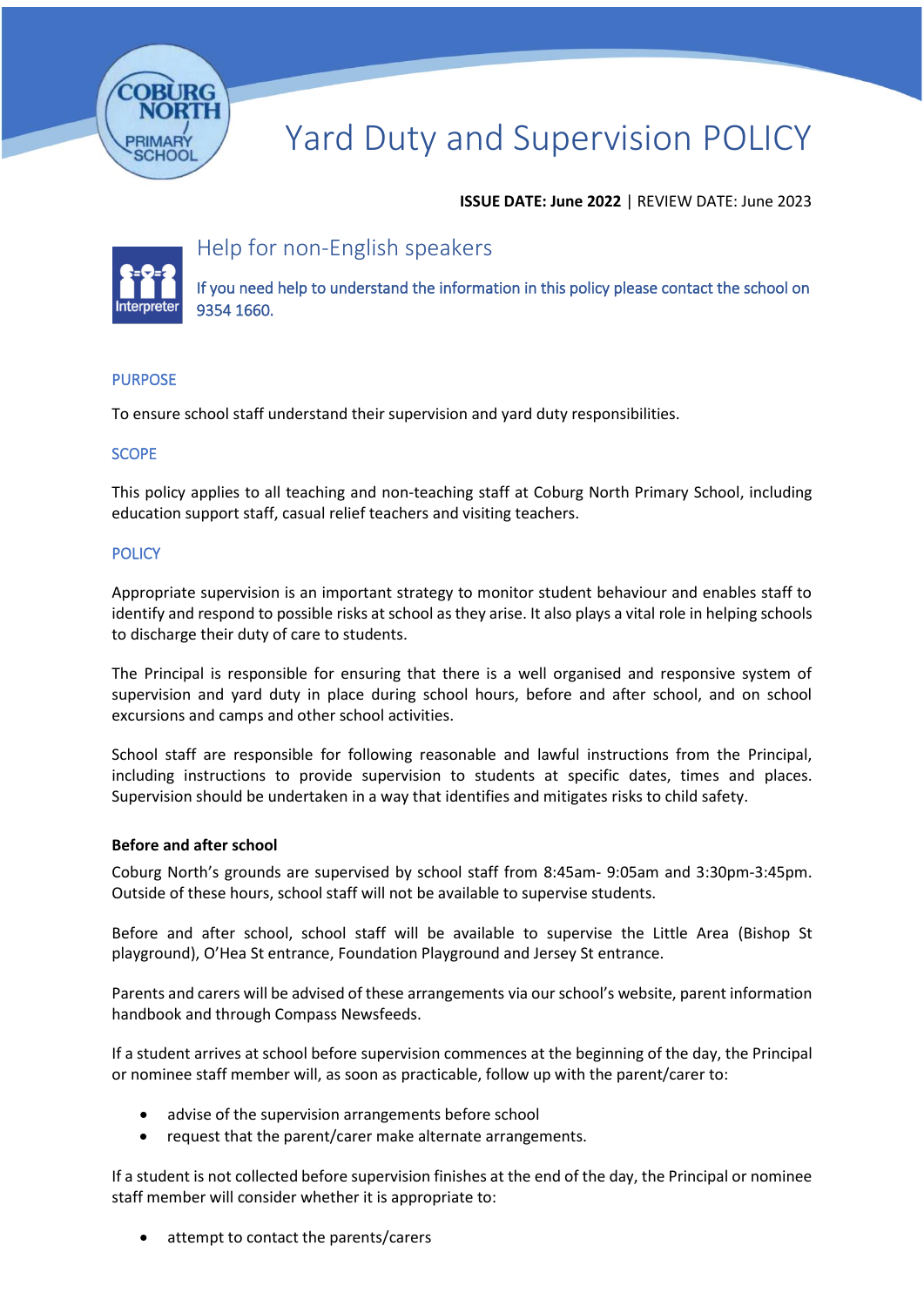

- attempt to contact the emergency contacts
- place the student in an out of school hours care program (if available, the parent consents and have previously registered with the out of school hours provider)
- contact Victoria Police and/or Child Protection to arrange for the supervision, care and protection of the student.

# **Yard duty**

All staff, including casual relief teachers, at Coburg North Primary School are expected to assist with yard duty supervision and will be included in the Yard Duty roster.

The Assistant Principal/Daily Orgainser is responsible for preparing and communicating the yard duty roster on a regular basis. Any changes due to staff absences will be communicated to staff via the Daily Bulletin on Compass. At Coburg North Primary School, school staff and casual relief teachers will be designated a specific yard duty area to supervise.

## **Yard Duty Zones**

The designated yard duty areas for our school are shown in the map and table below.



#### **Coburg North Primary School 180 O'Hea Street, Coburg VIC 3058**

**P**: 03 9354 1660 **F**: 03 9354 8206 **E**: coburg.north.ps@educatiion.vic.gov.au |**W**: [https://coburg-north-ps.vic.gov.au](https://coburg-north-ps.vic.gov.au/)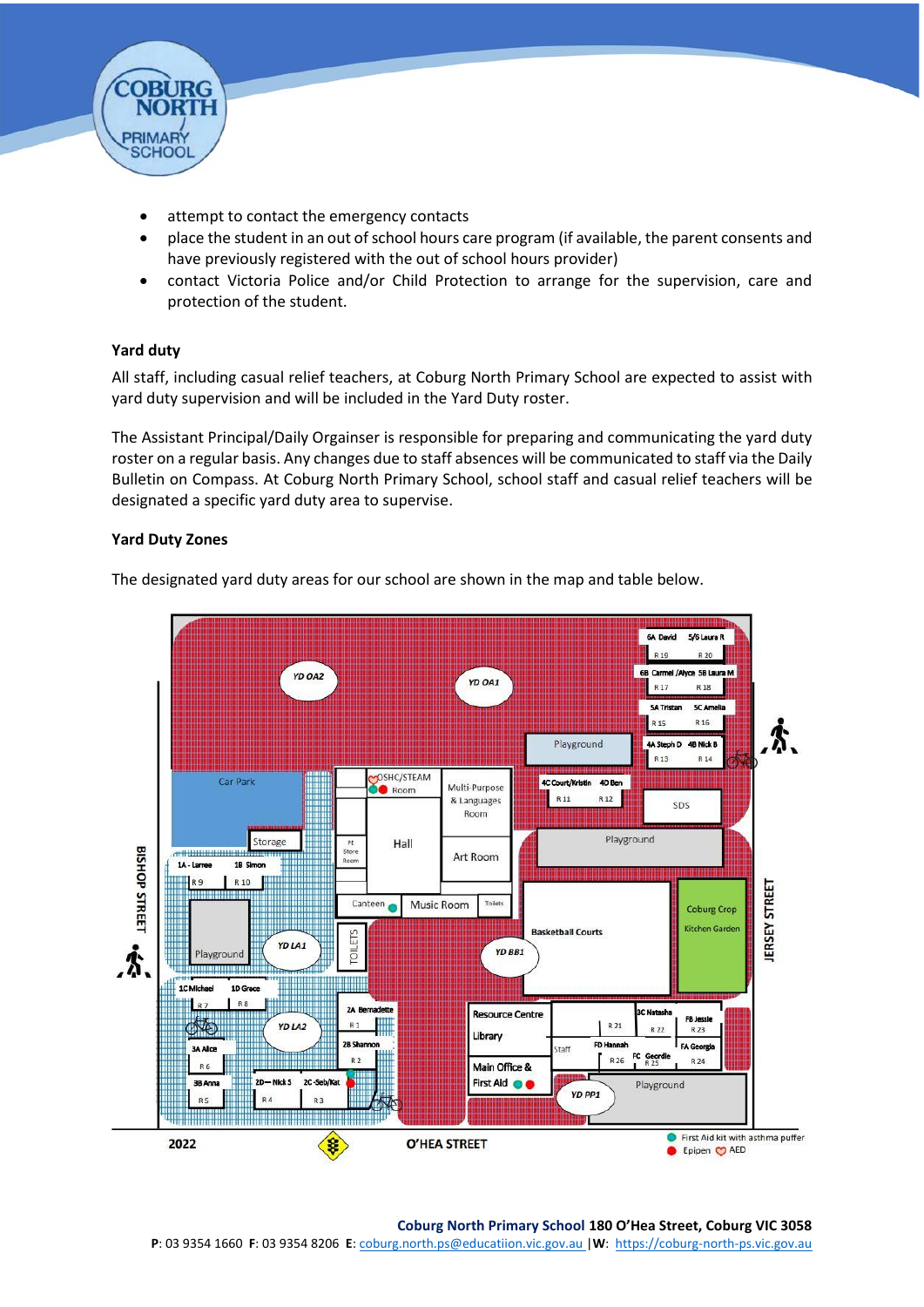| Zone            | Area                                                                        |
|-----------------|-----------------------------------------------------------------------------|
| YD OA1          | Bishop Street side of the oval                                              |
| YD OA2          | Jersey Street side of oval including around all<br>portables and playground |
| YD LA1          | North aspect of Little Area and area up to oval                             |
| YD LA2          | Little Area around cream brick building, decking<br>and bike shed           |
| PP <sub>1</sub> | Foundation Playground at the front of the school                            |

#### **Yard duty equipment**

School staff must:

SCHOO

- wear a provided safety/hi-vis vest whilst on yard duty. Permanent staff have their own Safety/hi-vis vests and extra Safety/hi-vis vests are stored in the staff room.
- carry the yard duty first aid bag at all times during supervision. The yard duty first aid bag is provided for each teacher (one first aid bag to share between two teachers, stored in their adjoining office in their classroom). Additional first aide bags are stored in the staff room for CRT use.
- be familiar with the yard duty information pack containing student health and safety information stored on the first aide bag (laminated student profiles)
- be alert and vigilant
- intervene immediately if potentially dangerous or inappropriate behaviour is observed in the yard
- enforce behavioural standards and implement appropriate consequences for breaches of safety rules, in accordance with any relevant disciplinary measures set out in Coburg North Primary School's Student Engagement and Wellbeing policy
- ensure that students who require first aid assistance receive it as soon as practicable
- log any incidents or near misses as appropriate, on COMPASS
- if being relieved of their yard duty shift by another staff member (for example, where the shift is 'split' into 2 consecutive time periods), ensure that a brief but adequate verbal 'handover' is given to the next staff member in relation to any issues which may have arisen during the first shift

Yard duty equipment must be returned after the period of supervision or handed to the relieving staff member (if they do not have one on them).

#### **Yard duty responsibilities**

Staff who are rostered for yard duty must remain in the designated area until they are replaced by a relieving staff member.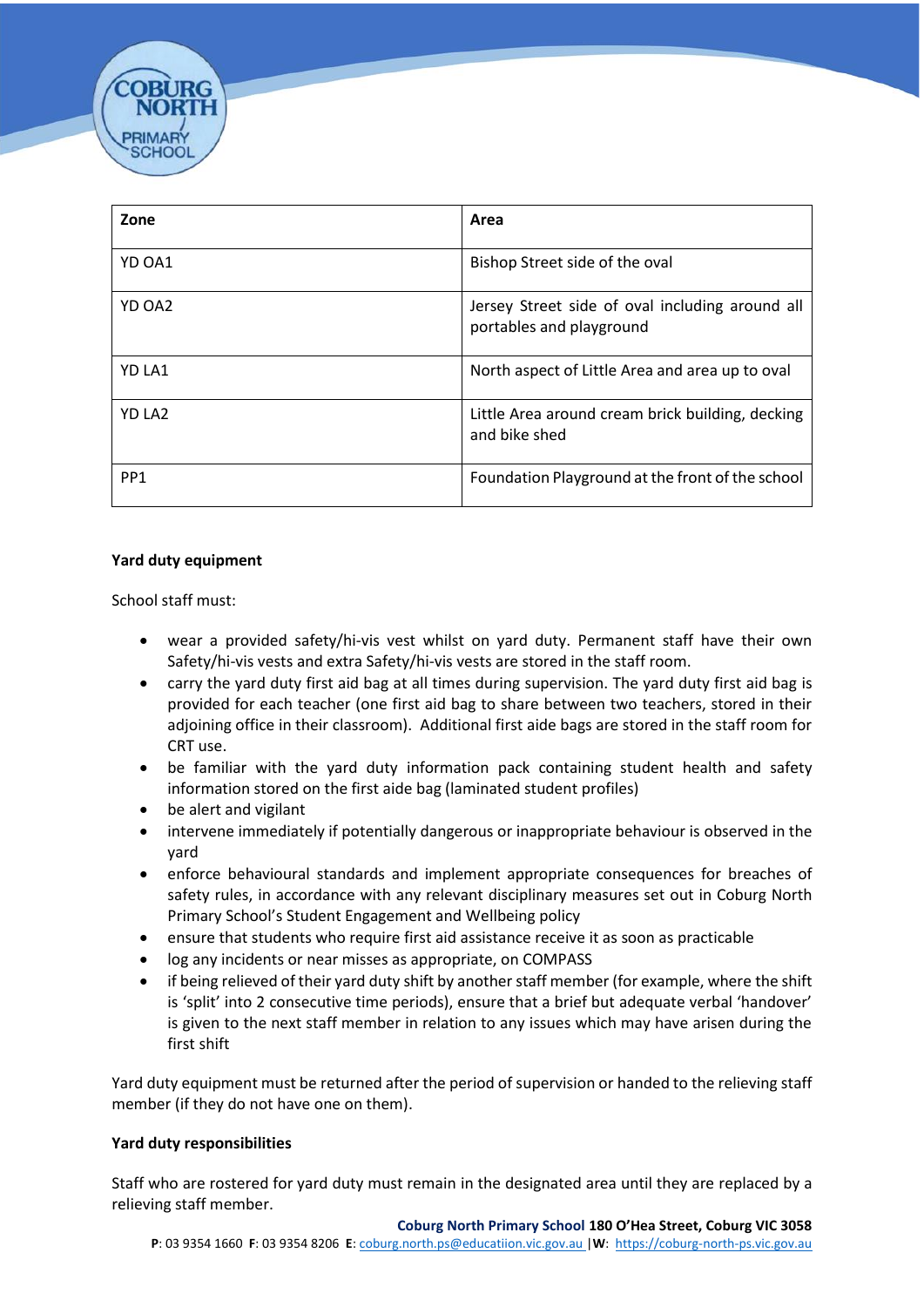

During yard duty, supervising school staff must:

- methodically move around to all parts of their designated yard duty zone to ensure the supervision of all students using this area. This includes any adjacent out of bounds areas to ensure all students are visible and safe.
- where safe to do so, approach any unknown visitor who is observed on school grounds without a clear legitimate purpose, and ensure they have a visitor pass and have signed in at front office (excluding drop off and collection periods)
- ensure students remain in their designated year level zones
- make safe as soon as possible to do so any OH&S issues and report to the school's facility manager and OH&S representative. Report and log any near misses and/or any defects or potential dangers in grounds and play areas to the school's facility manager and OH&S representative. Depending on the incident this may be via Compass, Maintenance Register or Edusafe.
- be alert and vigilant
- intervene immediately if potentially dangerous or inappropriate behaviour is observed in the yard
- enforce behavioural standards and implement appropriate consequences for breaches of safety rules, in accordance with any relevant disciplinary measures set out in the school's Student Engagement policy
- ensure that students who require first aid assistance receive it as soon as practicable

If being relieved of their yard duty shift by another staff member (for example, where the shift is 'split' into 2 consecutive time periods), the staff member must ensure that a brief but adequate verbal 'handover' is given to the relieving staff member in relation to any issues which may have arisen during the first shift.

If the supervising staff member is unable to conduct yard duty at the designated time, they should contact the Assistant Principal or Daily Organiser with as much notice as possible prior to the relevant yard duty shift to ensure that alternative arrangements are made.

If the supervising staff member needs to leave yard duty during the allocated time, they should contact the Assistant Principal or Daily Organiser but should not leave the designated area until the relieving staff member has arrived in the designated area.

If the relieving staff member does not arrive for yard duty, the staff member currently on duty should contact the office and not leave the designated area until a relieving staff member has arrived.

Students will be encouraged to speak to the supervising yard duty staff member if they require assistance during recess or lunchtime.

#### **Classroom**

The classroom teacher is responsible for the supervision of all students in their care during class.

If a teacher needs to leave the classroom unattended at any time during a lesson, they should first contact the office or teacher in neighbouring classroom for assistance. The teacher should then wait until a replacement staff member has arrived at the classroom or adequate supervision has been put in place before leaving.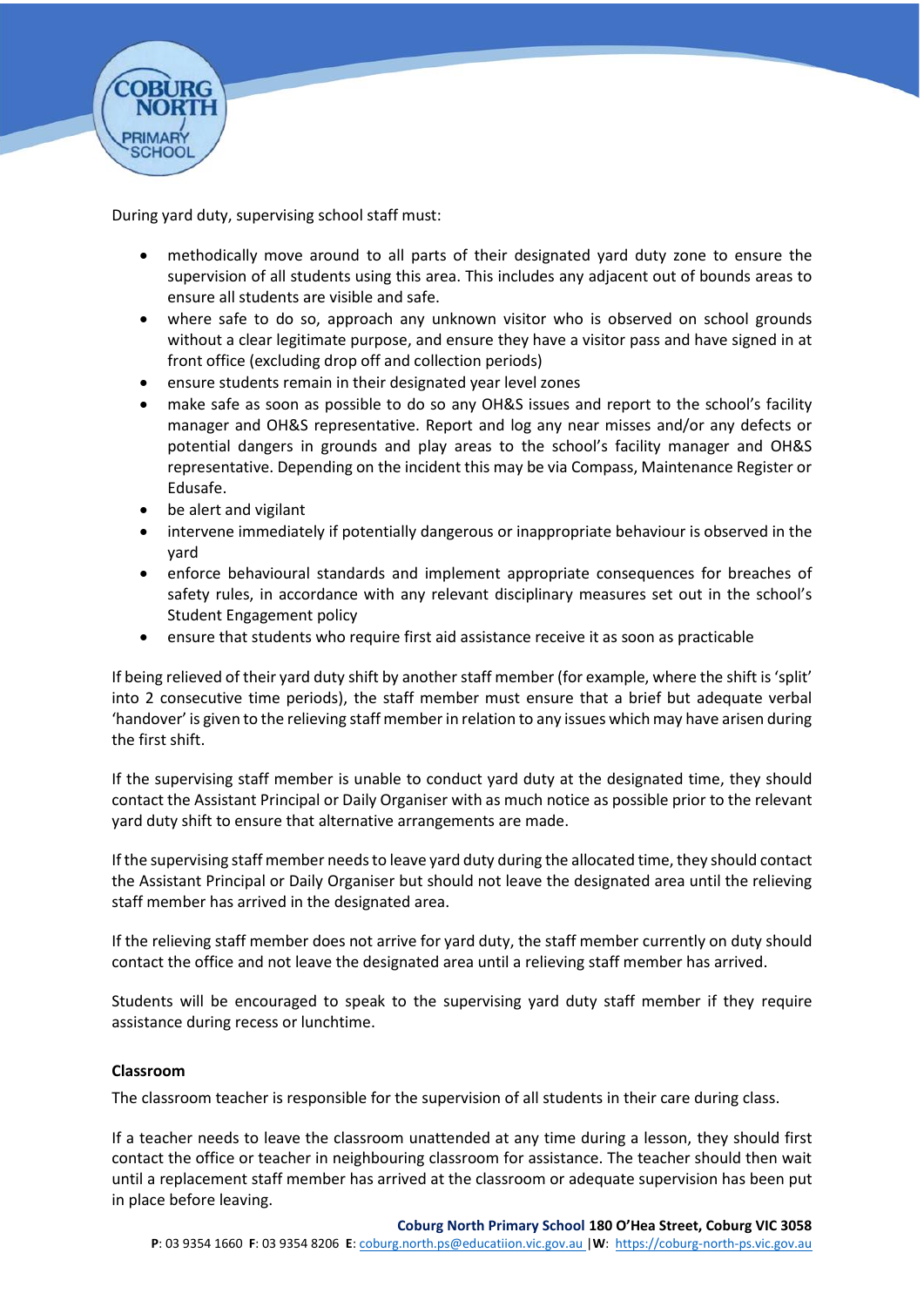

Students should move around the school in pairs during class time when:

- going to the toilet
- filling water bottles
- collecting lunch orders
- emptying recycling or compost bins
- visiting the IT office for technical support
- attending the office for medical treatments or first aid
- leaving school early
- completing errands for teachers such as returning resources

Students who have been asked to leave the classroom for behavioural reasons may be escorted to another classroom or to the front office by other students when safe to do so. When a student needs teacher assistance to exit a classroom a member of the Wellbeing and Inclusion Team or Assistant Principal/Principal should be called.

When a student exits a classroom without teacher permission, the teacher will contact a member of the Wellbeing and Inclusion Team or Assistant Principal/Principal to support the student's return to class.

#### **School activities, camps and excursions**

The Principal and leadership team are responsible for ensuring that students are appropriately supervised during all school activities, camps and excursions, including when external providers are engaged to conduct part or all of the activity. Appropriate supervision will be planned for school activities, camps and excursions on an individual basis, depending on the activities to be undertaken and the level of potential risk involved, and will follow the supervision requirements in the Department of Education and Training **Excursions Policy**.

#### **Digital devices and virtual classroom**

Coburg North follows the Department's [Cybersafety and Responsible Use of Technologies Policy](https://www2.education.vic.gov.au/pal/cybersafety/policy) with respect to supervision of students using digital devices. Students and families are expected to follow the school's [Digital Technologies Policy, Acceptable Use of Digital Technologies Agreement](https://coburg-north-ps.vic.edu.au/uploads/1/2/6/9/126940504/digital_technologies_policy_2020-2022.pdf) and terms of any lease agreement held with the school.

Coburg North will ensure appropriate supervision of students participating in remote and flexible learning environments while on school site. In these cases, students will be supervised by a teacher or ES staff member as outlined in DET's Operation Guide/s. These sessions may take place in a classroom, hall or library depending on the number of students attending onsite.

When a student is participating in remote learning from home or offsite, parents/carers/guardians are responsible for the appropriate supervision of students accessing virtual classrooms from home:

- student attendance will be monitored by the number of online sessions they attend or by work submitted with a previous understanding between the teacher and family.
- any wellbeing or safety concerns for the student will be managed in accordance with our usual processes – Referral to our Wellbeing and Inclusion Team and Student Wellbeing and Engagement Policy and our Child Safety Responding and Reporting Policy and Procedures for further information.

#### **Coburg North Primary School 180 O'Hea Street, Coburg VIC 3058**

**P**: 03 9354 1660 **F**: 03 9354 8206 **E**: coburg.north.ps@educatiion.vic.gov.au |**W**: [https://coburg-north-ps.vic.gov.au](https://coburg-north-ps.vic.gov.au/)